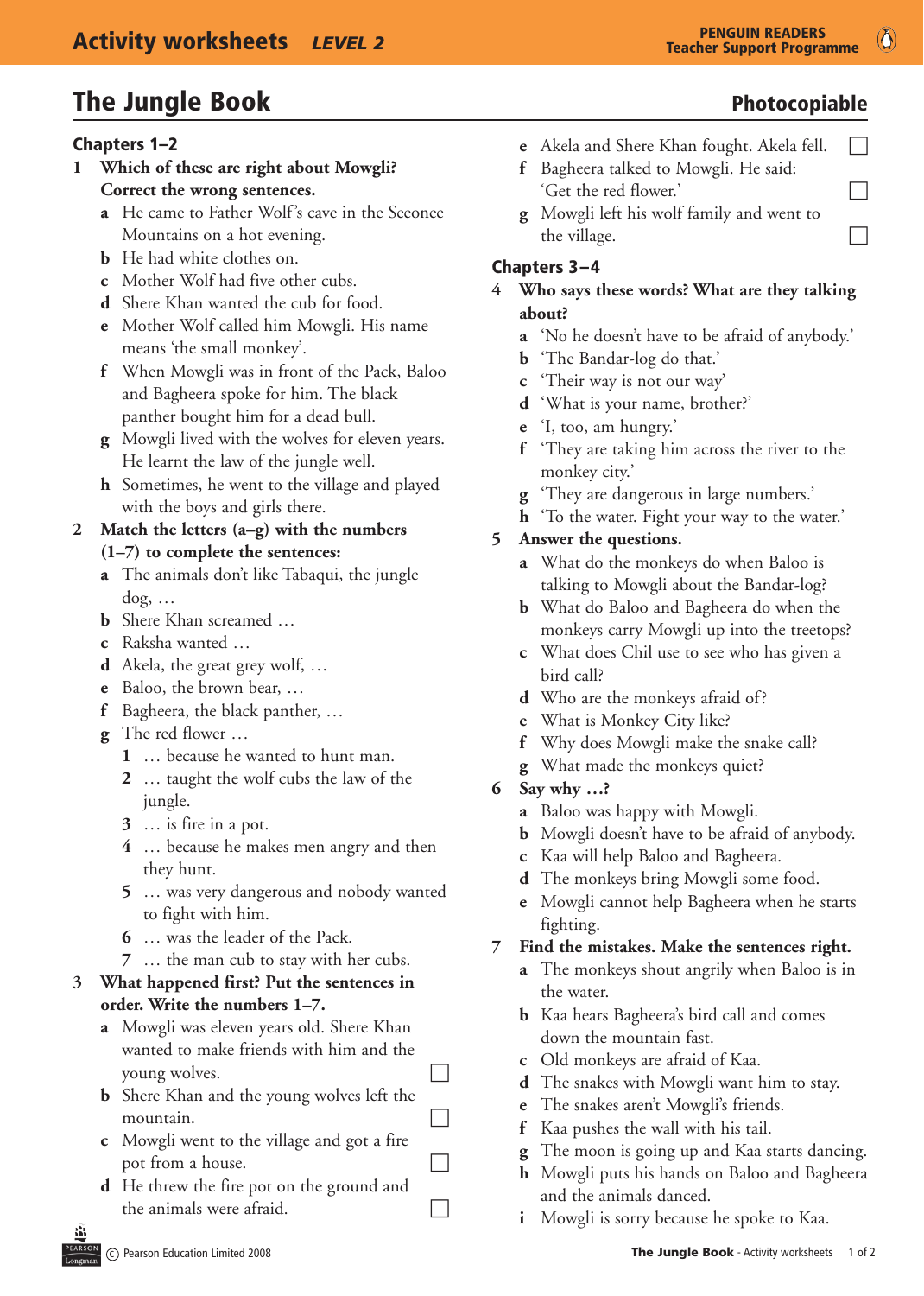# The Jungle Book and the Second Photocopiable

#### **8 Finish these sentences.**

- **a** Bagheera heard Mowgli. He now knew that the boy …
- **b** Baloo hit the monkeys and threw dead monkeys to the …
- **c** Kaa killed a lot of monkeys and the others …
- **d** Baloo's coat was stronger than Bagheera's but …
- **e** Kaa broke down …
- **f** Mowgli didn't kill but he ...
- **g** Kaa began with the snake dance and the monkeys …
- **h** Mowgli was wrong so Baloo and Bagheera ...

#### Chapters 5–6

#### **9 Who's who? Choose the right words and complete the sentences.**

 The Fat Man Messua Mowgli Grey Brother Shere Khan Buldeo Akela Mother Wolf

- **a** ……………… has got Messua's boy's face.
- **b** ……………… will come back when he has a new coat.
- **c** ……………… thinks Mowgli has to work. He tells the boy to look after the village buffaloes.
- **d** ……………… takes the buffaloes through the jungle to the river.
- **e** ……………… is angry with Mowgli because he thinks the boy didn't look after the herd.
- **f** ……………… is very kind with Mowgli.
- **g** ……………… stays with the cows.
- **h** ……………… was happy when she saw the tiger's skin.

### **10 Find words in the story and write them in the spaces.**

 …………… shouts down the river and the sleepy …………… answers back 'Who is it?' Mowgli wants to take the tiger back with him to the mountain top.

 Then, …………… gives the great hunting call of the …………… and the herd starts

…………… . The bulls run into the dry river. The …………… run faster and faster. Rama, the biggest buffalo, sees Shere Khan and calls loudly to the other bulls.

 Shere Khan hears them and looks for a way out of the …………… . But the …………… are too high. A call from the cows at the other end

 $\bullet$ 

answers the bulls' call. The bulls meet the …………… . Shere Khan is …………… . **11 Answer the questions. a** What did Mowgli do to become a village boy? ……………………………………………… **b** How did Grey Brother and Akela help Mowgli kill the tiger? ……………………………………………… **c** What did the villagers do when Mowgli came

- back after killing the tiger? ………………………………………………
- **d** Why did Messua cry when Mowgli left the village?
	- ………………………………………………
- **e** Why were Mother Wolf's eyes happy when Mowgli came back?

#### ……………………………………………… **12 Match A and B**

Mowgli didn't understand when

him …

tree …

Mowgli didn't stop at the first village … The small boys saw Mowgli …

## **A B**

but he followed her.

and told stories about the animals in the jungle. and looked for a way out of the river.

Messua spoke to Buldeo sat under a two. The wolves ran in and out of the herd … Shere Khan heard the herd of buffalo

# and quickly there were because some animals there hated him. and ran away.

### After reading

bulls …

- **13**  Work in small groups with other students. Look at the names of the chapters in the book. Write a different name for each chapter and write one sentence to say what happens in that chapter.
- **14**  Work in pairs. Look back at the pictures of the animals in this book on page 6. How many animals can you name? e.g. the bear = Baloo.
- **15** Talk to two other students. Did you enjoy this story? Why or why not? Write down what you think. Then read it to the class. Do other students think the same as you?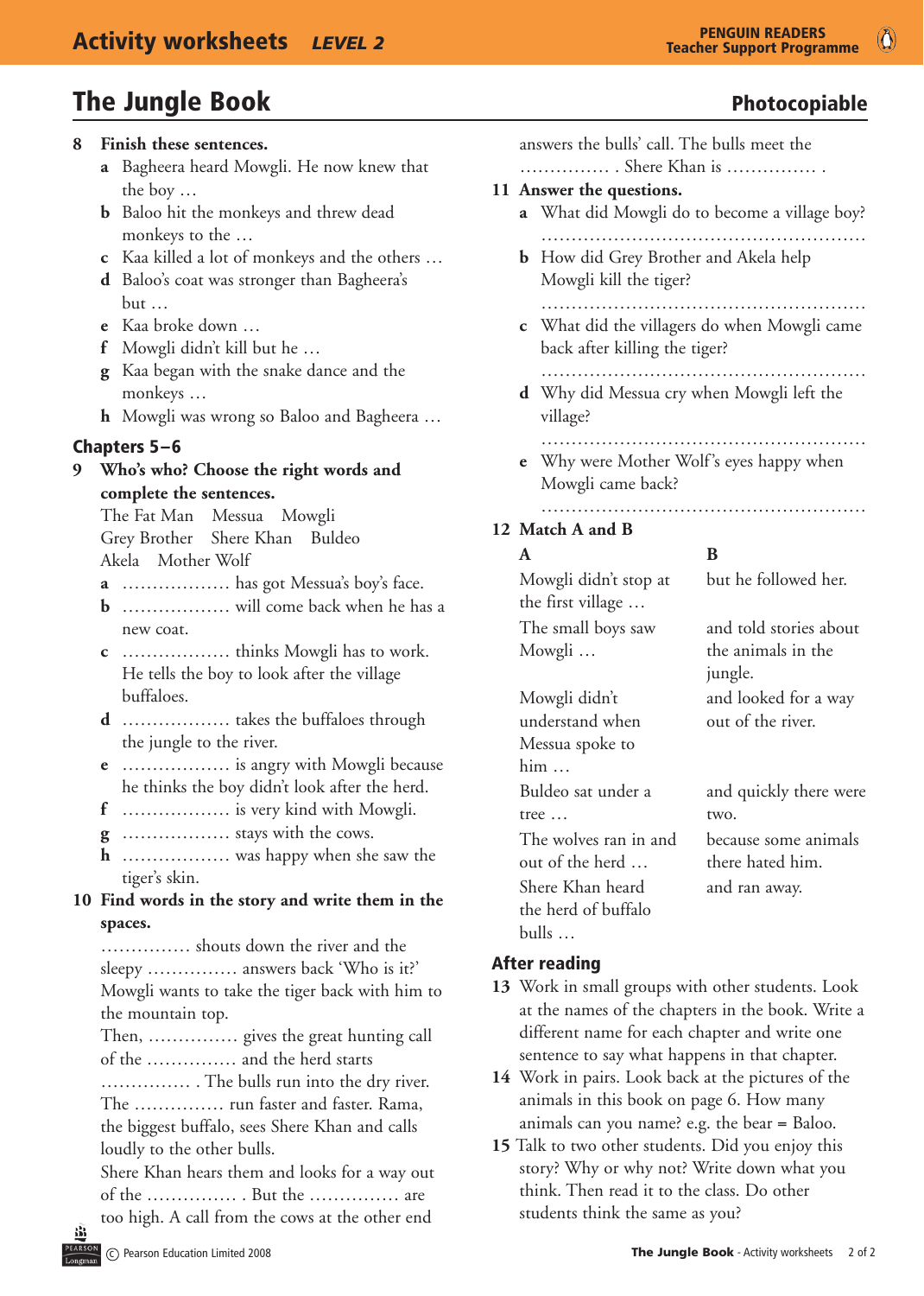# The Jungle Book and the Second Photocopiable

#### Chapters 1–2

- **1 Say who is talking to whom and what they are talking about.**
	- **a** 'I want my food. A man-cub came here. Give it to me.'
		- ……………………………………………………
	- **b** 'What will our Pack say?'
	- …………………………………………………… **c** 'Take him away. Teach him to be a brave wolf.'
	- ……………………………………………………
	- **d** 'Be careful of Shere Khan. One day you will have to kill him.' ……………………………………………………
	- **e** 'Now I know you are a man.'
		- ……………………………………………………
- **2 Are these sentences right (**3**) or wrong (**7**)? Change the wrong sentences.**
	- **a** Mowgli grew strong and brave in the jungle and he helped the wolves when they cut their feet in the jungle.  $\Box$
	- **b** Bagheera said: 'When Akela is old and weak, he will not be the leader of the Pack. You will  $\Box$  take his place.'  $\Box$
	- **c** When Akela is not the leader, the pack will  $fight Mowgli.$
	- **d** Mowgli used the fire to make the animals afraid and help Akela against the tiger.  $\Box$
	- **e** Mowgli went to the village after the fight. He asked Bagheera to tell mother wolf.  $\Box$

# Chapters 3–4

- **3 Match the numbers (1–5) with the letters (a–e).**
	- **1** Baloo is …
	- **2** Bagheera is …
	- **3** Kaa is …
	- **4** Mowgli has …
	- **5** The young monkeys are …
		- **a** friends everywhere.
		- **b** not so quick but is very strong.
		- **c** afraid of Kaa.
		- **d** a fast panther.
		- **e** quick and quiet.

### Chapters 5–6

- **4 Which is right? 1, 2 or 3?**
	- **a** Messua took Mowgli to her house because …
		- **1** She was a kind woman.
		- **2** She was sure Mowgli was her son.
		- **3** Mowgli had her son's face.
	- **b** Mowgli took the buffaloes near the jungle ...
		- **1** because there was better vegetation there.
		- **2** because the animals had to drink water from the Waingunga River.
		- **3** because he wanted to meet his brothers, the wolves.
	- **c** Grey Brother got information about Shere Khan …
		- **1** because the Pack came back to the mountain top.
		- **2** because Tabaqui told him everything.
		- **3** because Akela met Tabaqui in the mountains and told him about the tiger.
	- **d** Mowgli thought the tiger was stupid ...
		- **1** because he was afraid of bulls.
		- **2** because he was waiting for Mowgli in the big dry river bed.
		- **3** because he ate before meeting Mowgli.
	- **e** Shere Khan was not brave because ...
		- **1** he did not try to fight.
		- **2** he wanted to kill the boy in the dry river.
		- **3** he needed Tabaqui's help.

#### **5 Put these in the right order. Write the numbers, 1–10.**

- **a** Grey Brother and Akela helped him with the herd.
- **b** Messua ran to Mowgli and told him to go or the villagers would kill him.
- **c** When they arrived at the first houses in the village, they heard noises.
- **d** She was happy the tiger was dead.
- **e** Mowgli went to Mother Wolf's cave and brought her the skin of Shere Khan.
- **f** In the evening, Mowgli finished pulling off Shere Khan's great skin.
- **g** Mowgli thought they were happy because Shere Khan was dead.
- **h** But the villagers were not happy. They shouted 'Go away' to Mowgli.
- So he had to take the buffaloes back home.
- Mowgli took Shere Khan's coat and left the village.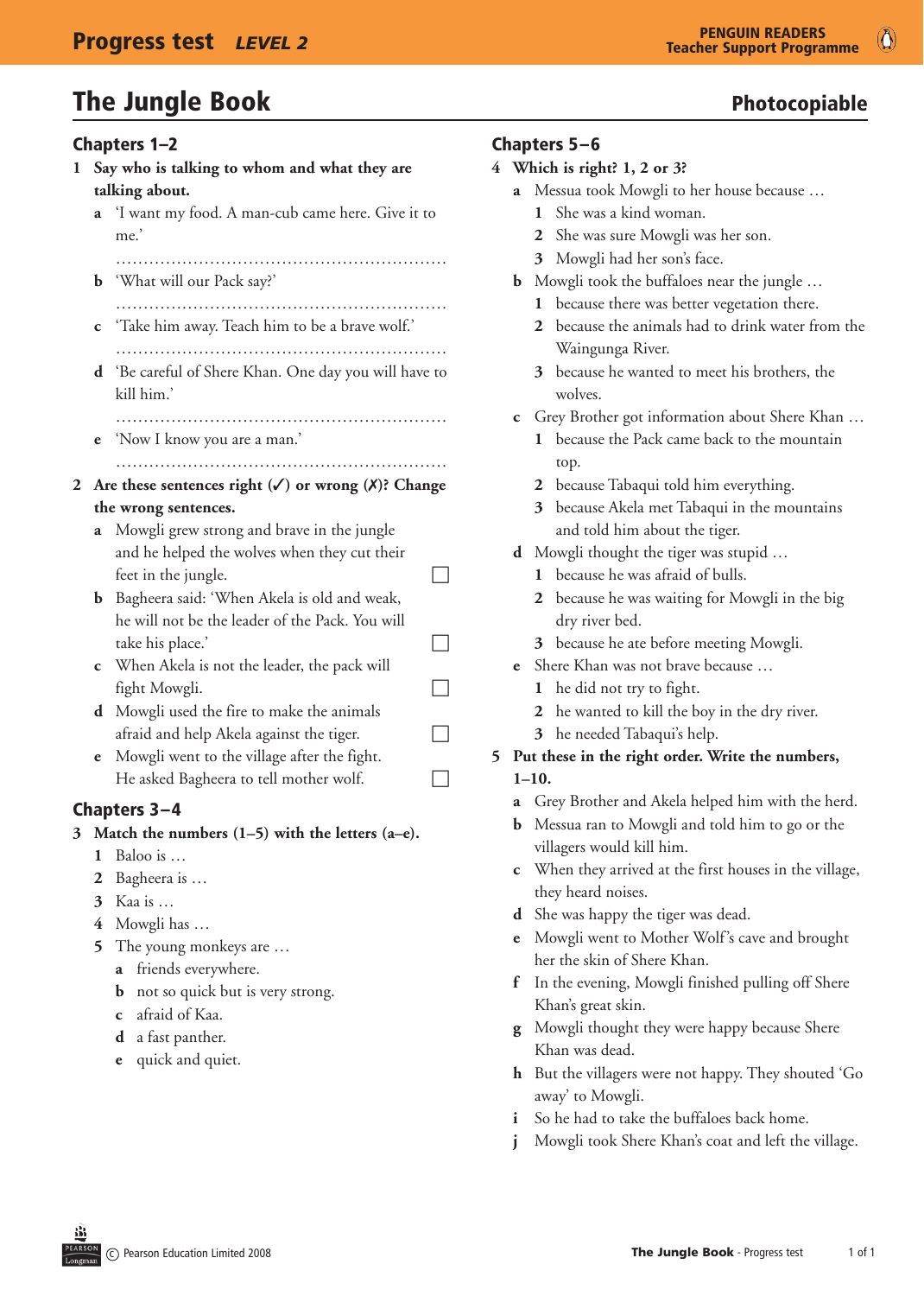# And Then There Were None

## Book key

- **1.1** Open answers (**1** c **2** b **3** a **4** c **5** b **6** a **7** b) **1.2** Open answers (**1** page 8 **2** page 1 **3** page 7 **4** page 2 **5** page 10 **6** pages 4–5 **7** page 9)
- **2.1 1** 1930s **2** island **3** England **4** train
- **5** guests **6** work **7** none **8** poem **9** soldiers
- **2.2 1 a** Emily Brent **b** Philip Lombard **c** Vera Claythorne **d** Dr Armstrong **e** Mr Justice Wargrave **f** General Macarthur **g** Mr and Mrs Rogers **h** Mr Blore
	- **i** Anthony Marston
	- **2** Open answers
- **2.3 1** The house was built by a rich American.
	- **2** Mr and Mrs Rogers were employed by the Owens.
	- **3** The fast car was driven by Anthony Marston.
	- **4** In Sticklehaven, the guests were met by Fred Narracott.
	- **5** At the house, drinks were prepared by Mr Rogers.
- **2.4** Open answers (**1** c **2** a)
- **3.1 1** Mrs Rogers **2** Mr Owen **3** Ten **4** Ten **5** Poison **6** No **7** Nine
- **3.2 1 a** D **b** G **c** F **d** B **e** A **f** E **g** H **h** C
	- **2** Emily Brent's
- **3.3 1** There was a silence that filled the room.
	- **2** Some guests had letters that seemed to come from old friends.
	- **3** Marston hit two children that ran into the road.
	- **4** Emily Brent is a strong woman who refuses to defend herself.
	- **5** There is no boat on the island that can help them leave.
- **3.4** Open answers
- **4.1 1** Mrs Rogers **2** sleep/bed/room **3** Marston **4** two **5** eight
- **4.2 1 a** U **b** T **c** U **d** T **e** T **f** T **g** U **h** U
	- **2 a** Mr Justice Wargrave **b** Dr Armstrong **c** Emily Brent **d** Lombard **e** Blore **f** General Macarthur **g** Lombard
- **4.3 1** Why has Mrs Rogers died?
	- **2** Why hasn't Fred Narracott come?
	- **3** The general has been unhappy for a long time.
- **4** In her own opinion, Miss Brent hasn't done anything wrong.
- **5** Who has taken the little soldiers?
- **6** Mr Owen hasn't finished his job yet.
- **7** The three men haven't found him on the island.
- **4.4** Open answers
- **5.1 1 a** General Macarthur **b** the judge **c** the murderer **d** BEATRICE TAYLOR
	- **2 a** walk **b** food **c** Rogers **d** dead
- **5.2 1** D **2** C **3** A **4** B
- **5.3 1** nobody **2** everyone **3** Someone's **4** anyone **5** everyone **6** anybody
- **5.4** Open answers
- **6.1 1** Emily Brent dies in the dining-room.
	- **2** She is killed with a hypodermic needle.
	- **3** The judge is found in the sitting-room.
	- **4** Grey wool covers a round, red circle on his head. **5** Late at night, Dr Armstrong disappears from his
	- room. **6** Then there are three little soldier boys left on the table.
- **6.2 a** 3 **b** 2 **c** 7 **d** 5 **e** 1 **f** 4 **g** 8 **h** 6
- **6.3 1** clear away **2** call out **3** picked up, threw … out **4** came back **5** went away **6** put … back
	- **7** got up **8** let … in
- **6.4** Open answers
- **Talk about it** Open answers
- **Write about it** Open answers

**Project** Open answers

## Discussion activities key

- **1** Suggested words: blood, knives, guns, poison, witness, guilty, innocent, murder, attack, clues, proof, suspects
- **2–4** Open answers
- **5** There was a loud crash when Rogers dropped the coffee. Rogers thought the record was a piece of music. Marston received a letter from an old friend in Norway. Blore had to guard Mrs Owen's paintings. A boy called Cyril Hamilton drowned. Landor and his friends maybe robbed a bank. Marston choked when he drank the poison. General Macarthur kept a picture of his wife with him.
- **6–9** Open answers
- **10** Possible phobias: snakes, spiders, worms, open spaces, closed spaces, heights, water, flying, blood
- **11** Open answers